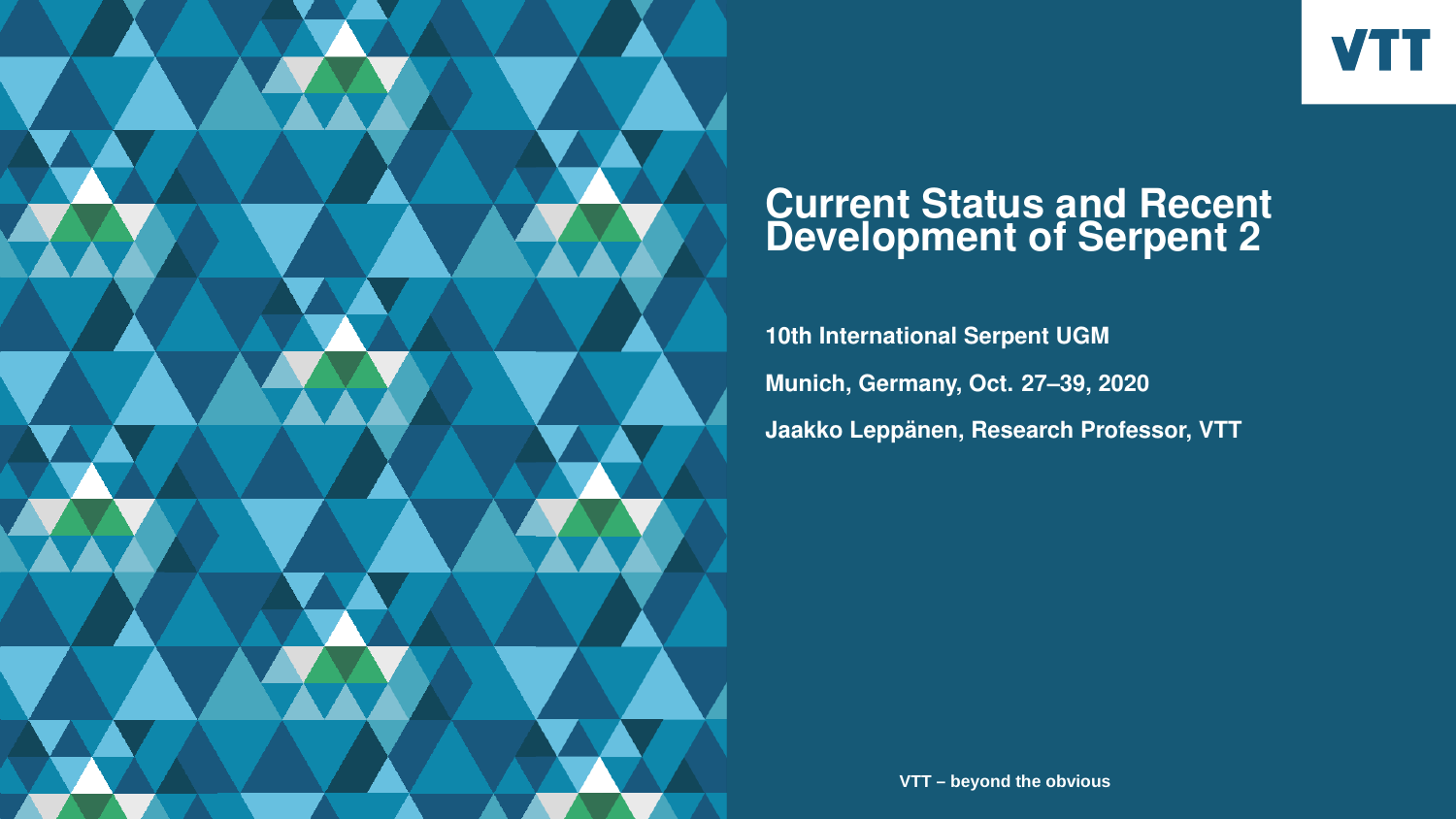# **Contents**

- $\blacktriangleright$  New features in recent updates
- $\blacktriangleright$  Updates 2.1.32, 2.1.33 and Serpent 2.2
- $\blacktriangleright$  Features in 2.1.32:
	- Miscellaneous
	- History variations
	- Burnup-dependent transformations
	- Managing history and branch calculations
	- Monte Carlo based leakage correction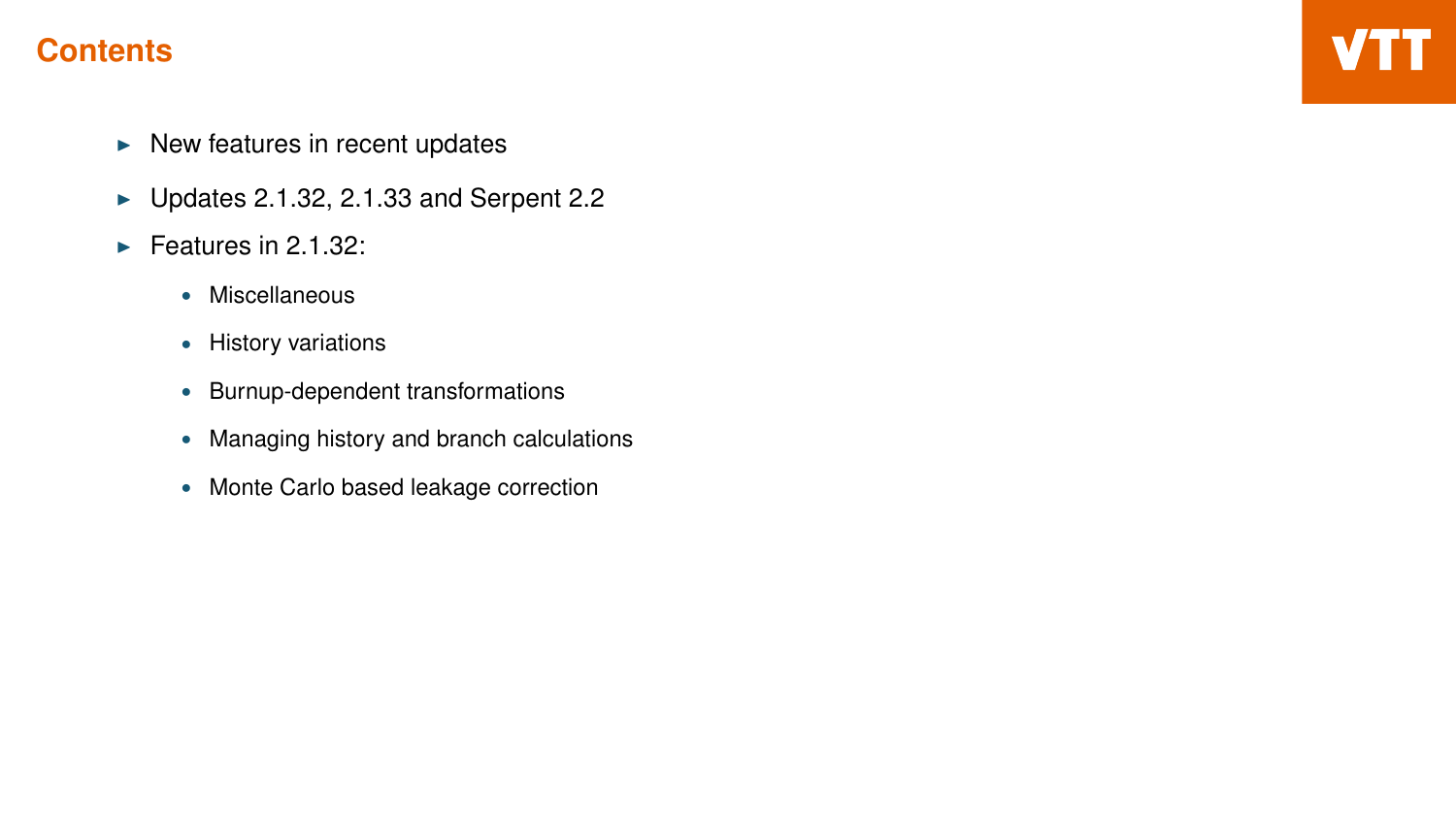### **New features in recent updates**

Major new capabilities implemented in recent updates:

- Advanced energy deposition modes (set edepmode)<sup>1</sup>
- Domain decomposition (set dd)<sup>2</sup>
- Weight-window based variance reduction scheme  $(wwin)$  and a response matrix method-based importance solver (wwgen)<sup>3</sup>
- $\blacktriangleright$  Sensitivity calculations
- **Transient capabilities**

For more information, see: Serpent Wiki, Serpent UGM 2018 & 2019

<sup>1</sup> R. Tuominen, V. Valtavirta, and J. Leppänen. "*New energy deposition treatment in the Serpent 2 Monte Carlo transport code.*". Ann. Nucl. Energy **129** (2019), 224–232.

<sup>2</sup> M. García and J. Leppänen. "*A Collision-based Domain Decomposition scheme for large-scale depletion with the Serpent2 Monte Carlo code.*". Ann. Nucl. Energy (submitted).

<sup>3</sup> J. Leppänen. "*Response Matrix Method–Based Importance Solver and Variance Reduction Scheme in the Serpent 2 Monte Carlo Code.*". Nucl. Technol. **205** (2019), 1416–1432.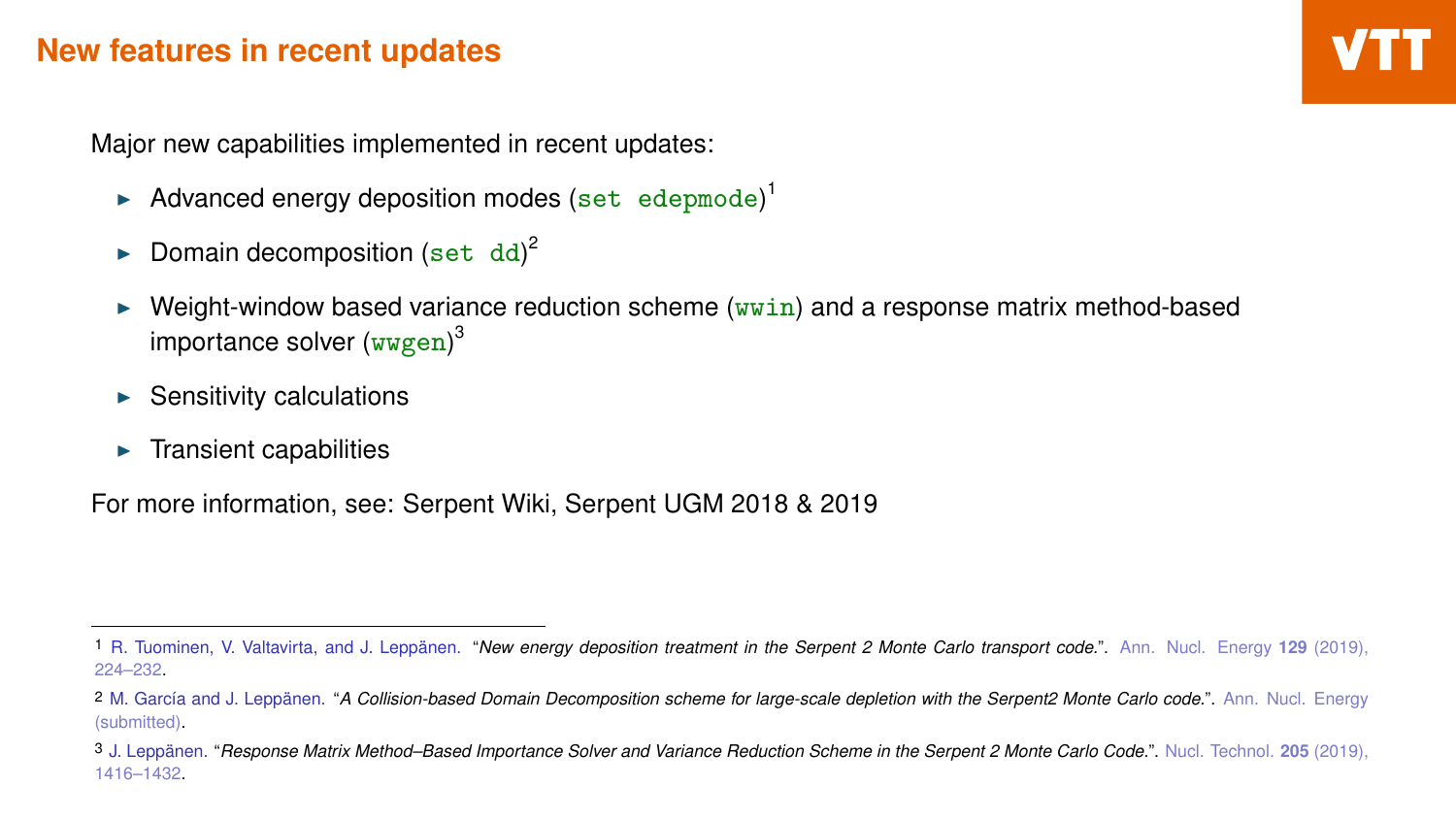# **Updates 2.1.32, 2.1.33 and Serpent 2.2**

The last update (2.1.31) was released in May 2019.

The next update 2.1.32 is being prepared for release:

- $\triangleright$  Includes no revolutionary new capabilities, but several bug fixes and useful features.
- <sup>I</sup> When released, development of major new features will be frozen for two months to collect bug reports and comments from users.
- $\triangleright$  2.1.33 will become the final update of Serpent 2.1 (and the base version of Serpent 2.2).

The goal is to release Serpent 2.2 in early 2021:

- $\triangleright$  Single-user licenses for both RSICC and OECD/NEA.
- $\triangleright$  Distribution to some non-member countries by NEA/IAEA agreement.
- Commercial SLAs already cover 2.1.X and 2.2.X and their updates.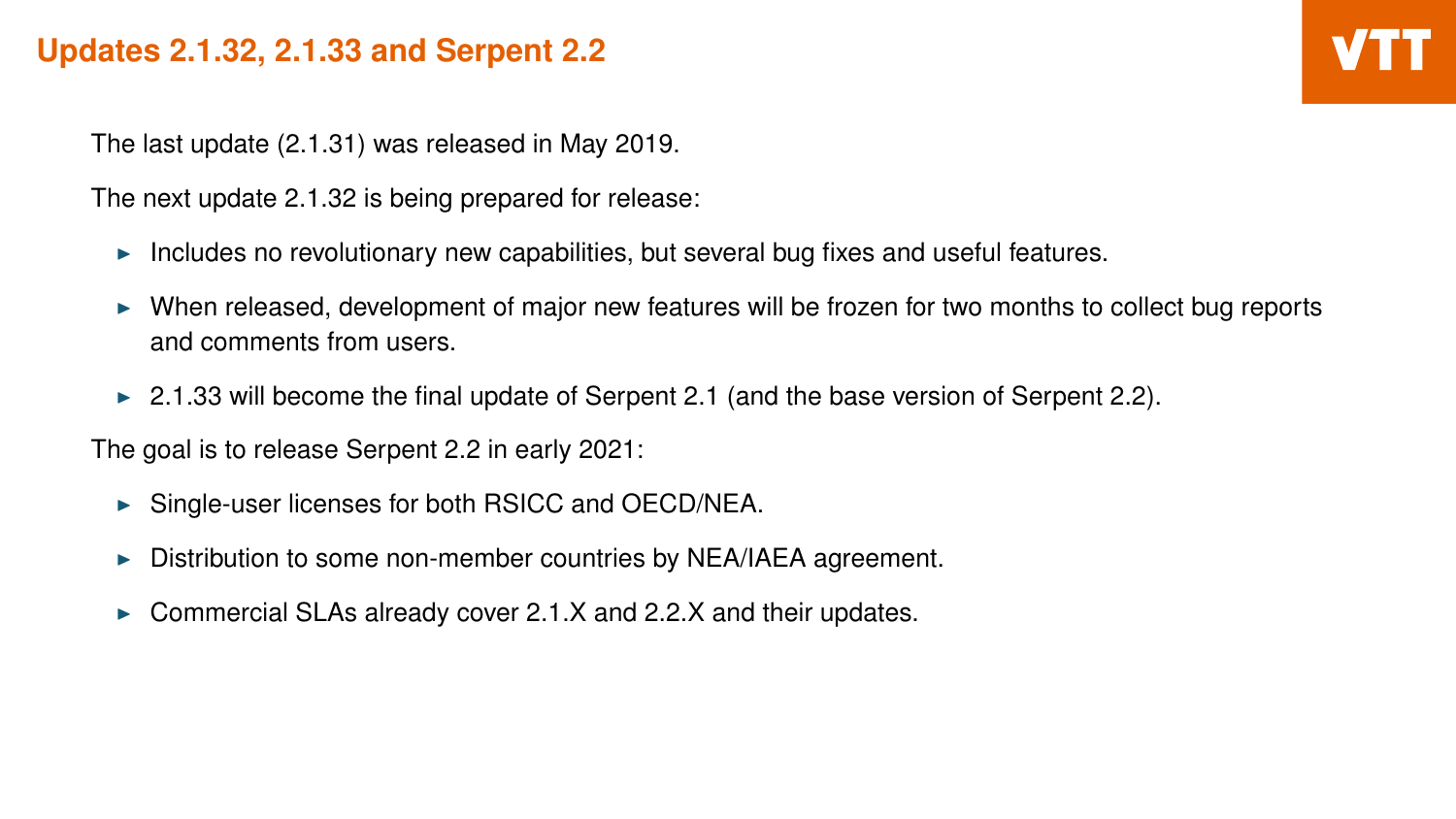### **Features in 2.1.32: Miscellaneous**

Additions to existing features:

- Support for continuous  $S(\alpha, \beta)$  formalism for thermal scattering
- $\triangleright$  Option to write secondary photons to file (set csw)
- $\triangleright$  Capability to fill STL solids with universes
- $\triangleright$  Option to write STL search mesh to file to speed up initialization (set stlfile)
- $\triangleright$  Detector mesh transformation (trans d)
- $\blacktriangleright$  Lattice transformation (trans 1)
- $\blacktriangleright$  Triangular lattice (type 14)
- $\blacktriangleright$  Triangular prism surface type (tric)
- $\blacktriangleright$  1/ $k_{\text{eff}}$  scaling for nubar in transient simulations
- $\blacktriangleright$  Variance reduction for transient simulations (branchless collision method)
- FIMA in burnup output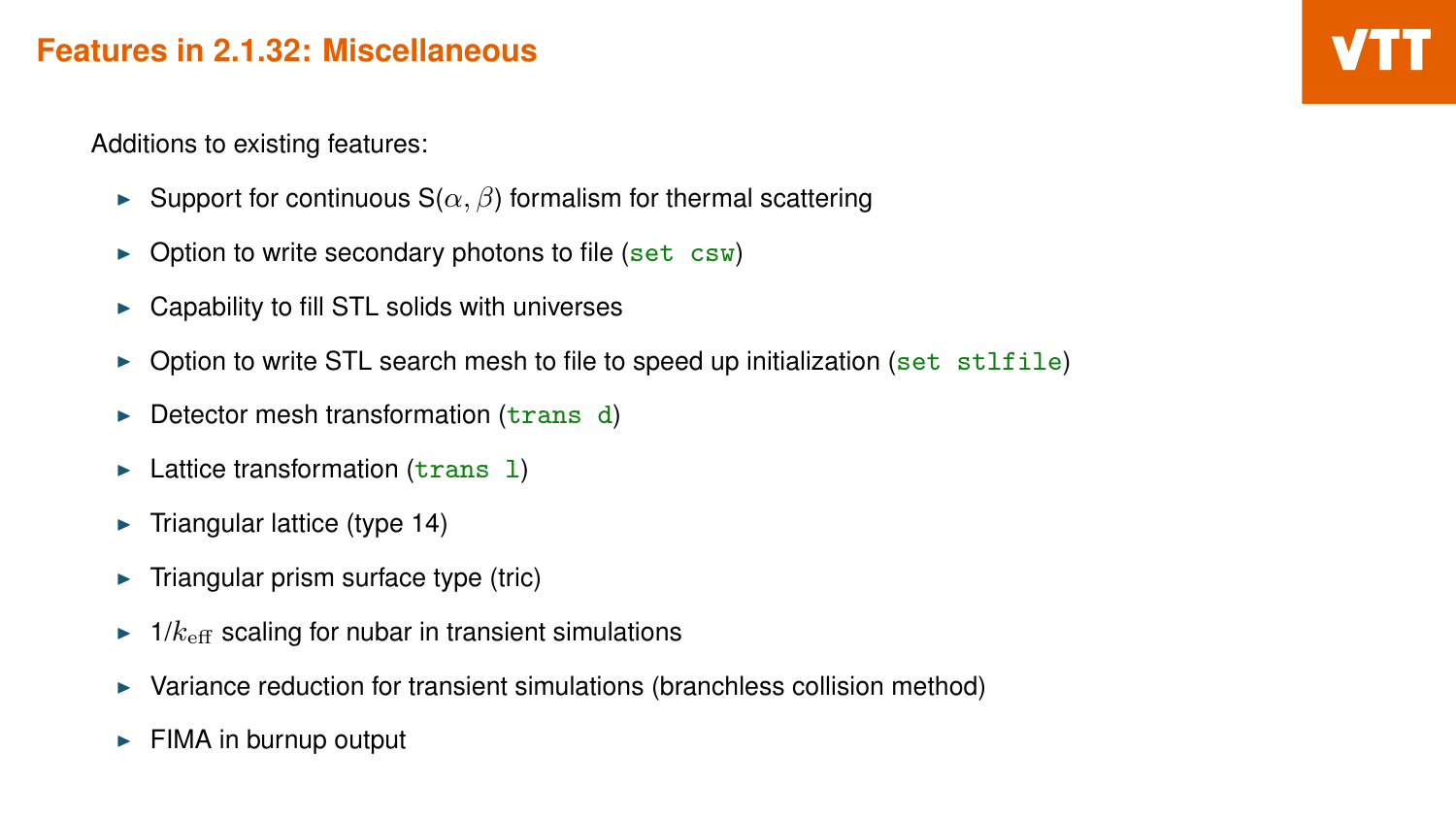### **Features in 2.1.32: Miscellaneous**

Additions to existing features:

- $\triangleright$  More options for CRAM solver
- $\blacktriangleright$  Flux-limited TRC diffusion coefficients
- $\triangleright$  User-defined radial limits in for depletion zone division (div subr)
- $\blacktriangleright$  General-purpose mesh definition (datamesh)
- $\triangleright$  New symmetry options for ADF calculation (NSEW, 60, 120)
- $\blacktriangleright$  New options for micro-depletion (see Antti's presentation)
- $\triangleright$  New FET capabilities (see Ana's presentation)

New plotter capability:

- Command-line plotter  $\left(-ip\right)$  command line option)
- Interactive python-based plotter (see Simppa's demo)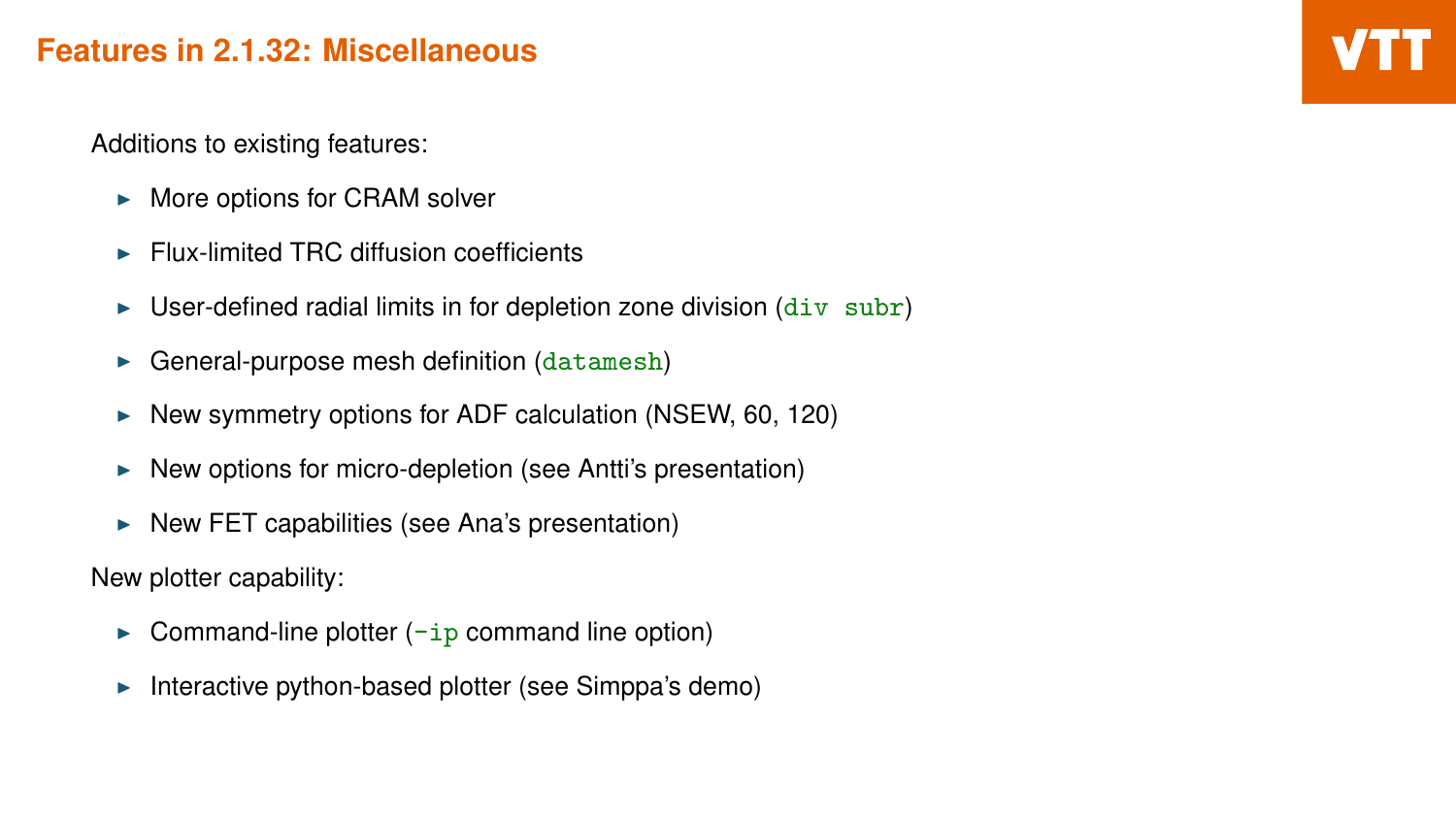### **Features in 2.1.32: History variations**

Reactor calculations often involve run-time changes in the input, for example:

- $\blacktriangleright$  Reactivity control: boron concentration, control rod movement
- $\blacktriangleright$  Fuel shuffling

Existing options:

 $\blacktriangleright$  Nuclide iterations:

set iter nuc CYCLES KEFF NZAI ZAI1 ZAI2 ... [ NMAT MAT1 MAT2 ... ]

practical for critical boron iterations

 $\blacktriangleright$  Restart files:

```
set rfw OPT [ FILE ]
set rfr STEP FILE
```
Input file can be modified between runs, but can be cumbersome to use.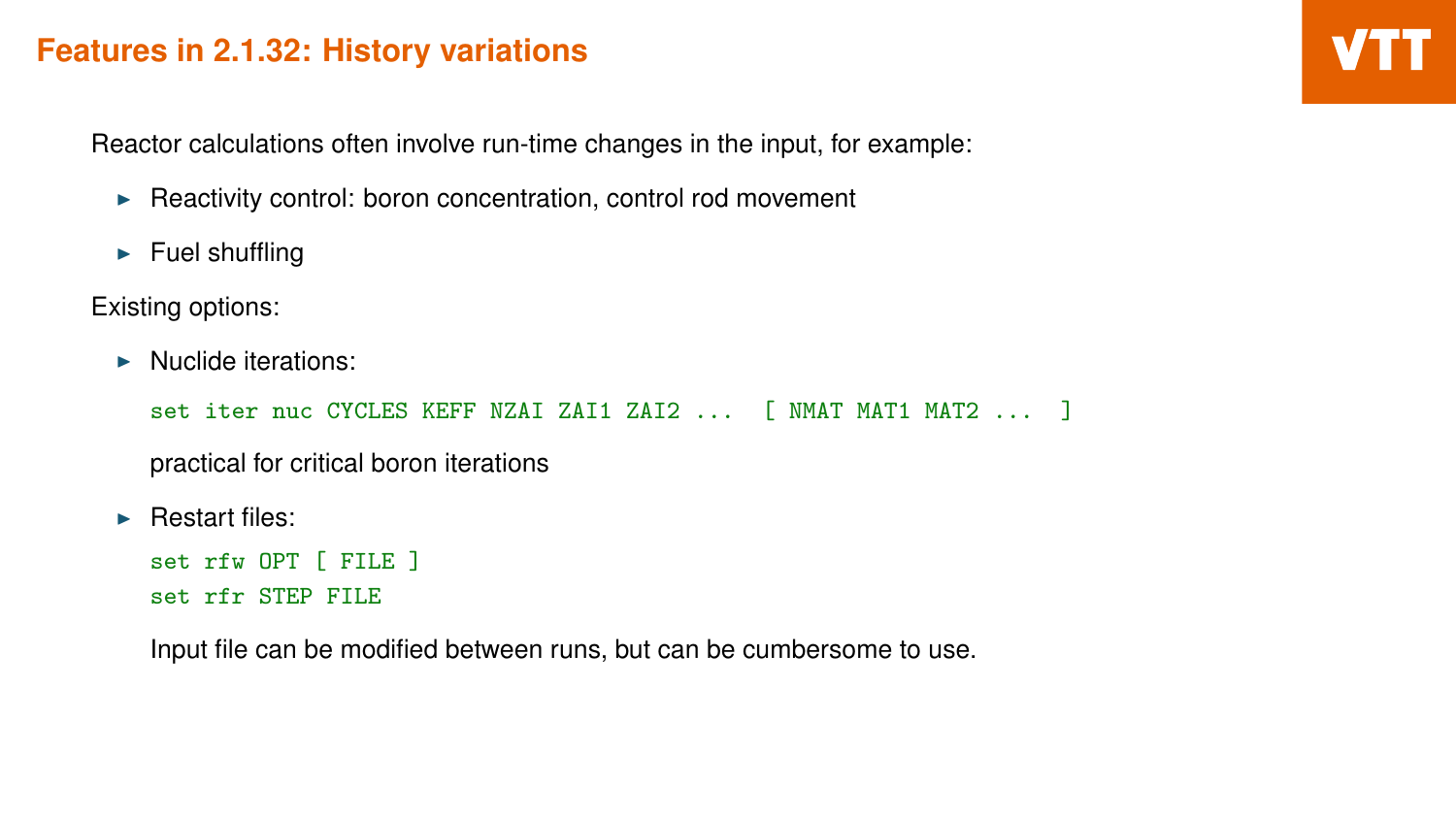### **Features in 2.1.32: History variations**

A new option is to apply history variations:

- $\triangleright$  Based on the the branch capability (branch card) and a new hisv card
- $\triangleright$  Serpent stops the burnup calculation at a given point, applies the variation and continues to the next step

% --- Branch variations with the usual format:

branch Tlo stp fuel -10.045 800 % fuel temperature to 800 K branch Thi stp fuel -10.045 1000 % fuel temperature to 1000 K

```
% --- History variations:
```
hisv 1.0 1 Tlo % burnup point, number of variations, list of variations 2.0 1 Thi 3.0 1 Tlo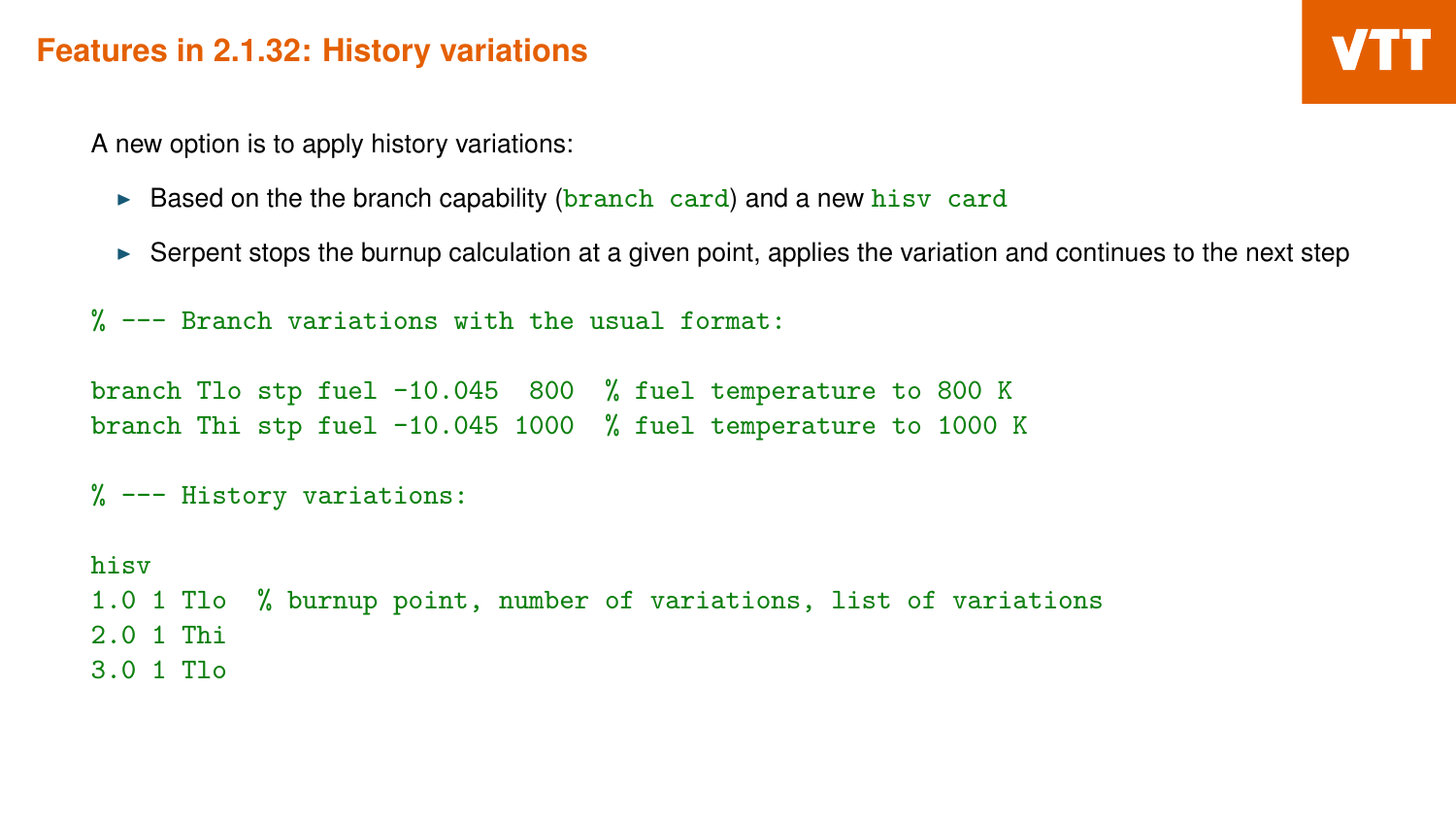### **Features in 2.1.32: Burnup-dependent transformations**

For control rod movement an easier option is to apply burnup-dependent transformations:

- $\triangleright$  Can be applied to similar to regular transformations
- $\blacktriangleright$  Burnup point provided as an additional input parameter
- $\triangleright$  New input card transb

% --- Lift control rod bank CR1 (negative entries refer to days):

transb 0.0 u CR1 0 0 0.0 transb -164.0 u CR1 0 0 24.0 transb -328.0 u CR1 0 0 48.0 transb -492.0 u CR1 0 0 72.0 transb -656.0 u CR1 0 0 96.0 transb -819.0 u CR1 0 0 120.0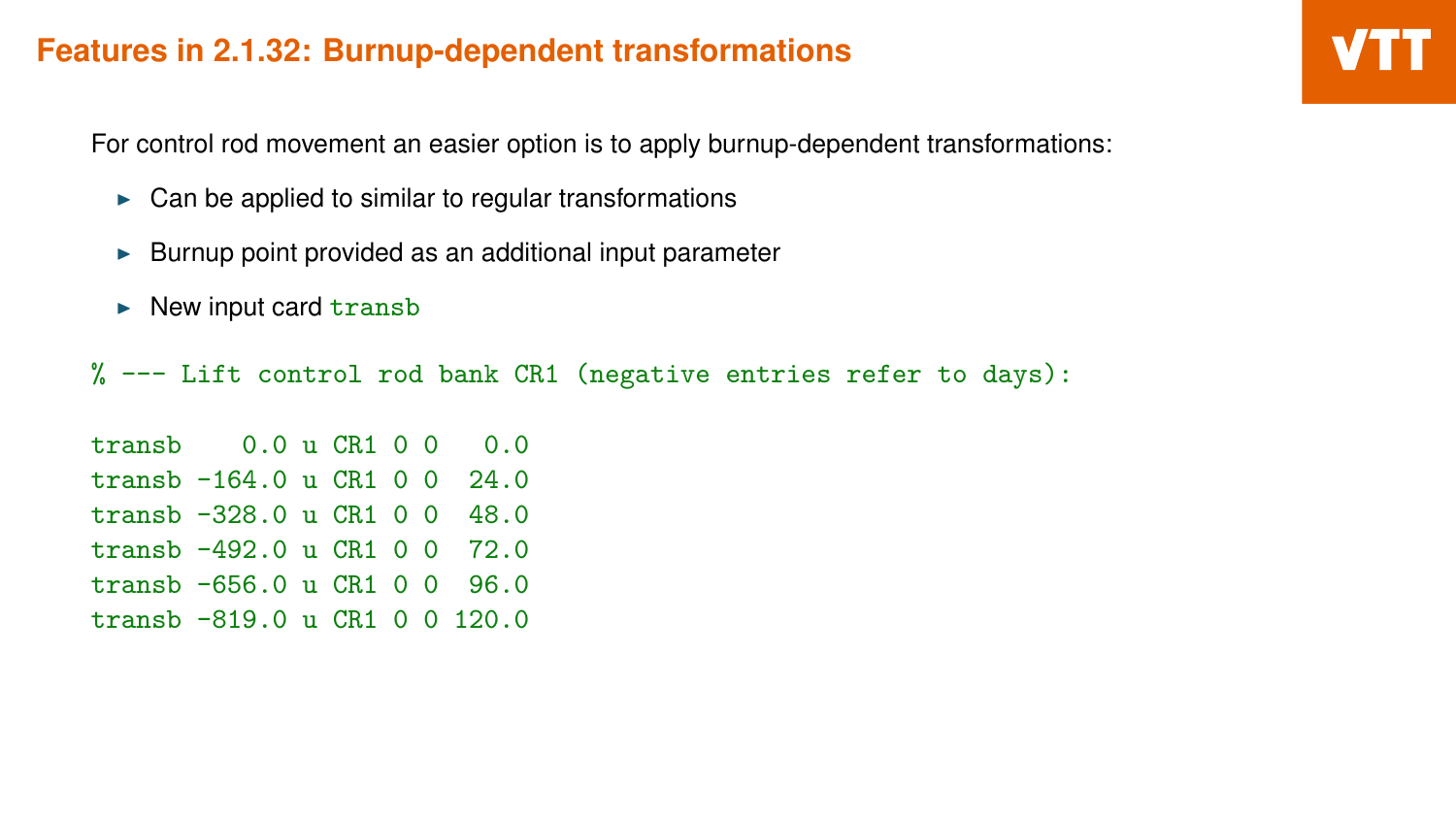Group constant generation requires running assembly level calculations in such way that all fuel types, burnups and TH conditions etc. are covered.

This includes momentary changes in local operating conditions ("branches"):

- Fuel temperature (low, nominal, high)
- $\triangleright$  Coolant temperatures and/or density (low, nominal, high)
- $\blacktriangleright$  Boron concentration (low, nominal, high)
- Control rods (inserted, withdrawn)

 $\blacktriangleright$  ...

And variations to account for burnup-related effects ("histories"):

- $\triangleright$  Coolant temperature and/or density (inlet, average, outlet)
- Boron concentration (BOC, average, EOC)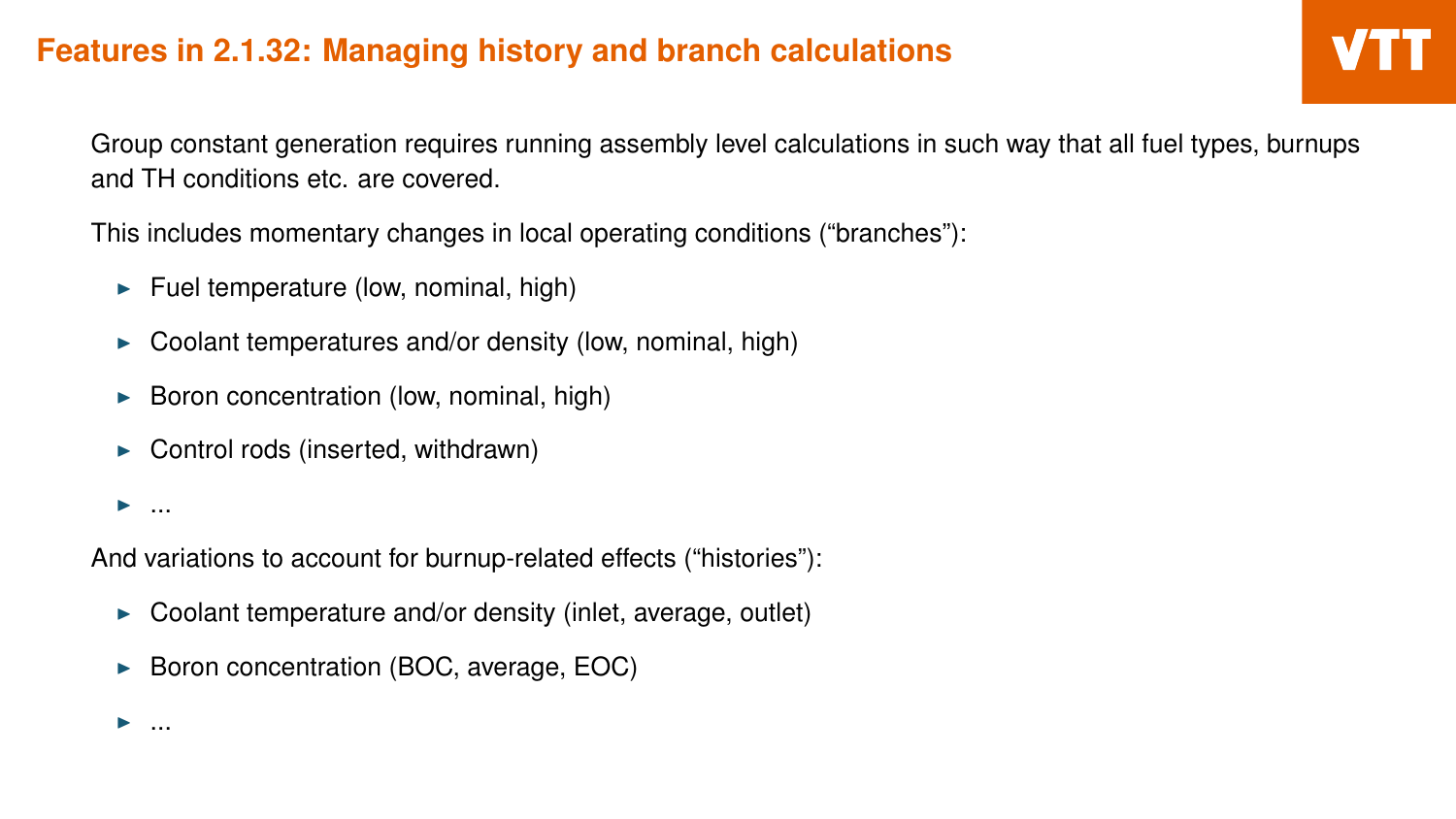Serpent provides the branch and coef cards to perform the momentary branch variations automatically:

- $\triangleright$  Capability to replace materials or universes, change material temperatures and densities, apply transformations, options for poison calculation
- Coefficient matrix defines the restart points and combination of branches
- $\triangleright$  Output written in a separate file (INPUT.coe)

Advantages and limitations:

- **+** Removes the need to write separate inputs for each branch.
- **–** Separate inputs still needed for histories.
- **–** Thousands of branches in a single history executed as a single run (no branch-level parallelization).<sup>4</sup>

Sufficient approach if computer capacity is limited (number of nodes < number of histories), but not the best approach for large clusters.

<sup>4</sup> J. Leppänen and R. Mattila. "*Validation of the Serpent-ARES Code Sequence Using the MIT BEAVRS Benchmark – HFP conditions and fuel cycle 1 simulations.*". Ann. Nucl. Energy **96** (2016), 324–331.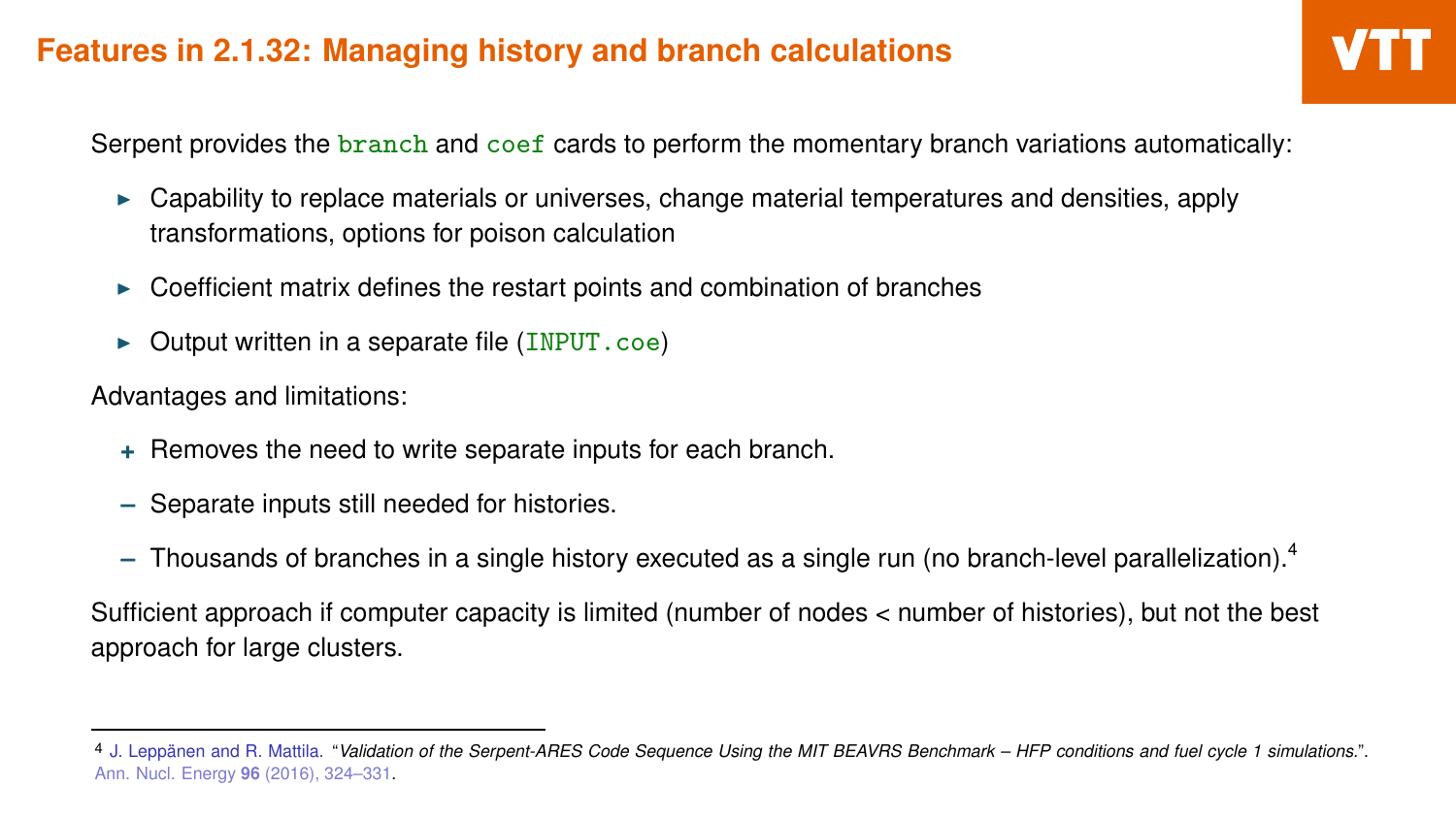The new casematrix card is an extension to the old coef card:

- $\triangleright$  Defines restart points and a coefficient matrix similar to coef
- $\blacktriangleright$  Additional entries for history variations

```
casematrix NAME
           NHIS HIS1 HIS2
           NBU BU1 BU2 ...
           NBR1 BR11 BR12 ...
           NBR2 BR21 BR22 ...
           ...
```
Advantages:

- $\blacktriangleright$  All history calculations can be defined in a single input using additional branch cards.
- $\triangleright$  New command line option allows running individual histories / branches for optimal parallelization:

```
sss2 -casematrix MTX HIS COE INPUT
```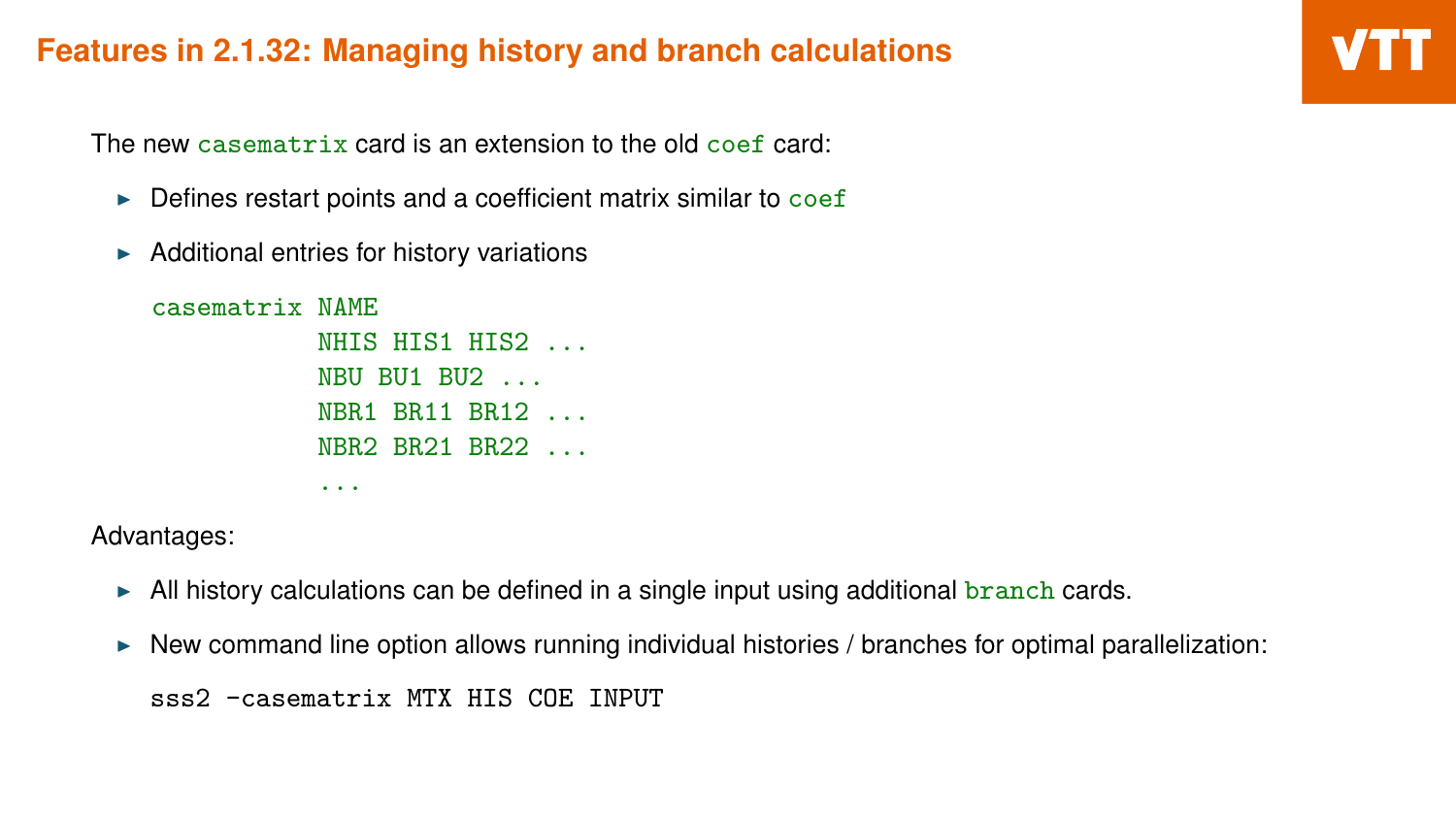```
% --- Case matrix definition:
```

```
casematrix mtx0
9 0 0.5 1 5 10 15 20 25 30 % restart at 9 burnup points
3 no_cr aic boc % 3 control rod branches
6 case0 case1 case2 case3 case4 case5 % 6 state point variations
```
Run a single history (-1 for coefficient index):

```
sss2 -omp 64 -casematrix mtx0 1 -1 pwr
sss2 -omp 64 -casematrix mtx0 2 -1 pwr
sss2 -omp 64 -casematrix mtx0 3 -1 pwr
```
Run a single branch:

|  | sss2 -omp 64 -casematrix mtx0 1 1 pwr |  |  |
|--|---------------------------------------|--|--|
|  | sss2 -omp 64 -casematrix mtx0 1 2 pwr |  |  |
|  | sss2 -omp 64 -casematrix mtx0 1 3 pwr |  |  |

- 3 lowThis nomThis highThis % 3 coolant temperature history variations
	-
	-
	-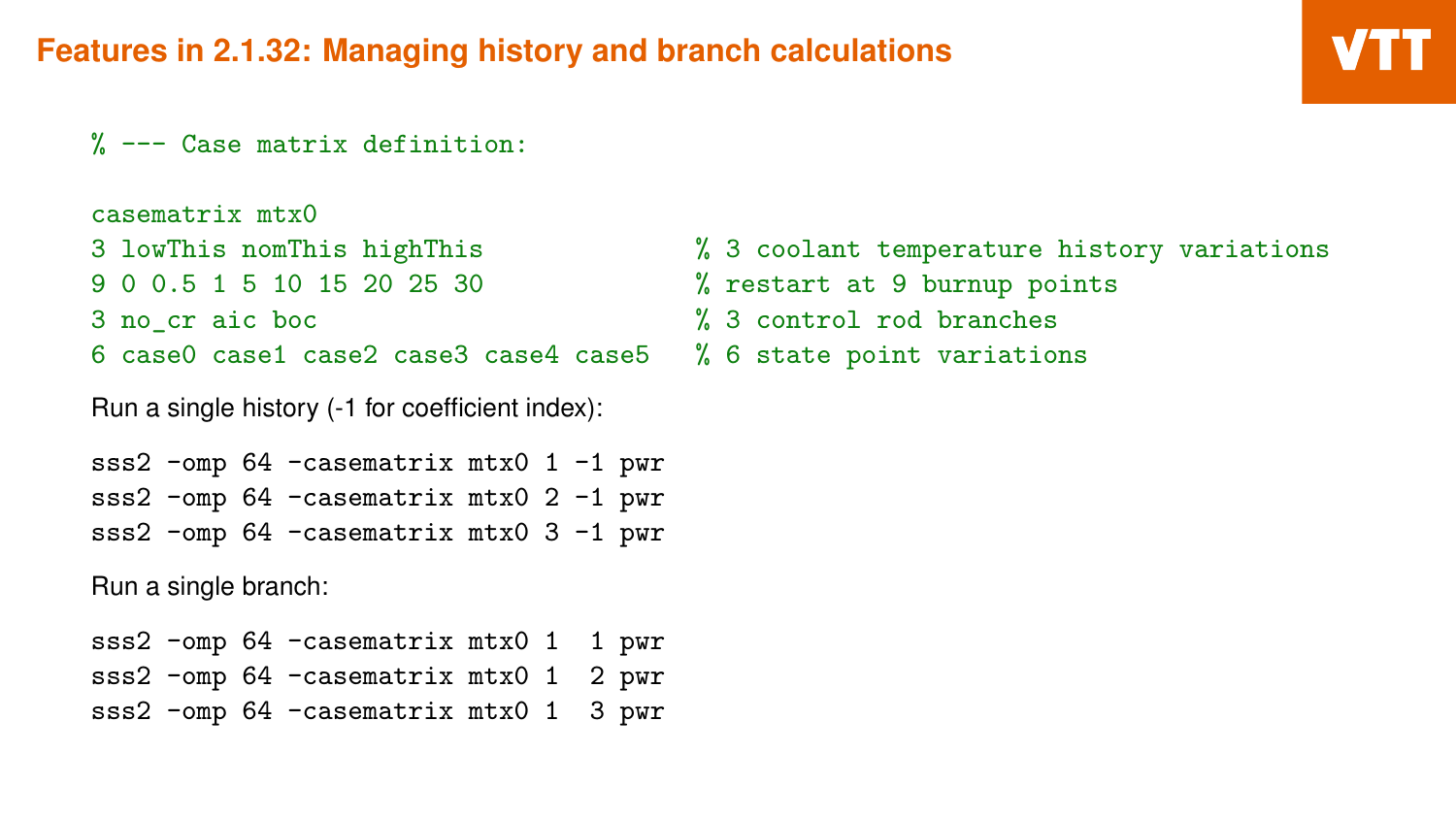To submit history calculations in a cluster:

```
#!/bin/bash
#SBATCH --cpus-per-task=64
#SBATCH --partition=all
#SBATCH --array=1-3
```
case \$SLURM\_ARRAY\_TASK\_ID in

1)  $ARGS='1 -1 pwr';;$ 2) ARGS='2 -1 pwr';; 3) ARGS='3 -1 pwr';;

esac

srun sss2 -omp \$SLURM\_CPUS\_PER\_TASK -casematrix mtx0 \$ARGS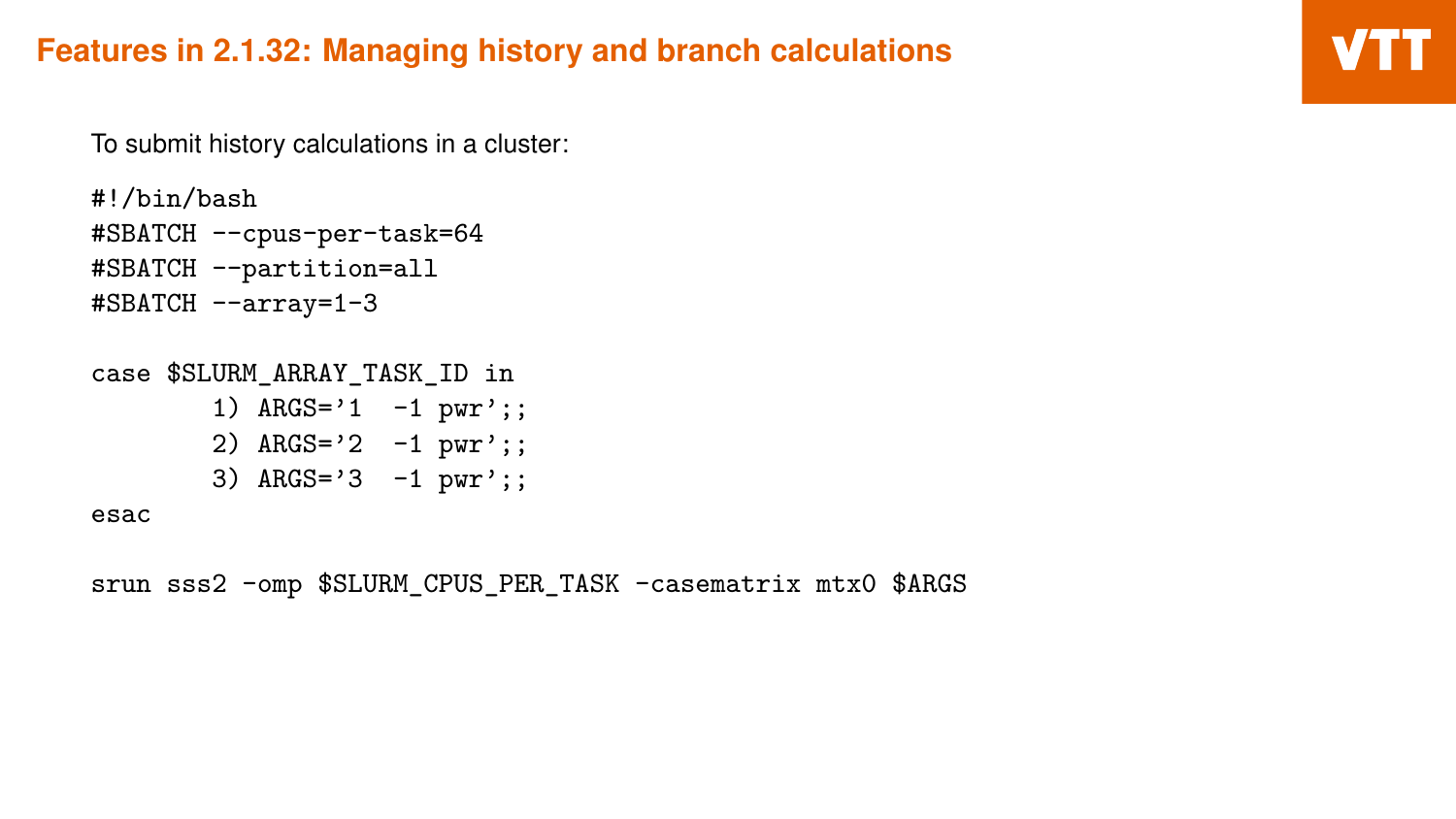To submit branch calculations in a cluster:

```
#!/bin/bash
#SBATCH --cpus-per-task=32
#SBATCH --partition=all
#SBATCH --array=1-486
```
case \$SLURM\_ARRAY\_TASK\_ID in

```
1) ARGS='1 \t1 pwr';;2) ARGS='1 2 pwr';;
  3) ARGS='1 3 pwr';;
  ...
486) ARGS='3 162 pwr';;
```
esac

srun sss2 -omp \$SLURM\_CPUS\_PER\_TASK -casematrix mtx0 \$ARGS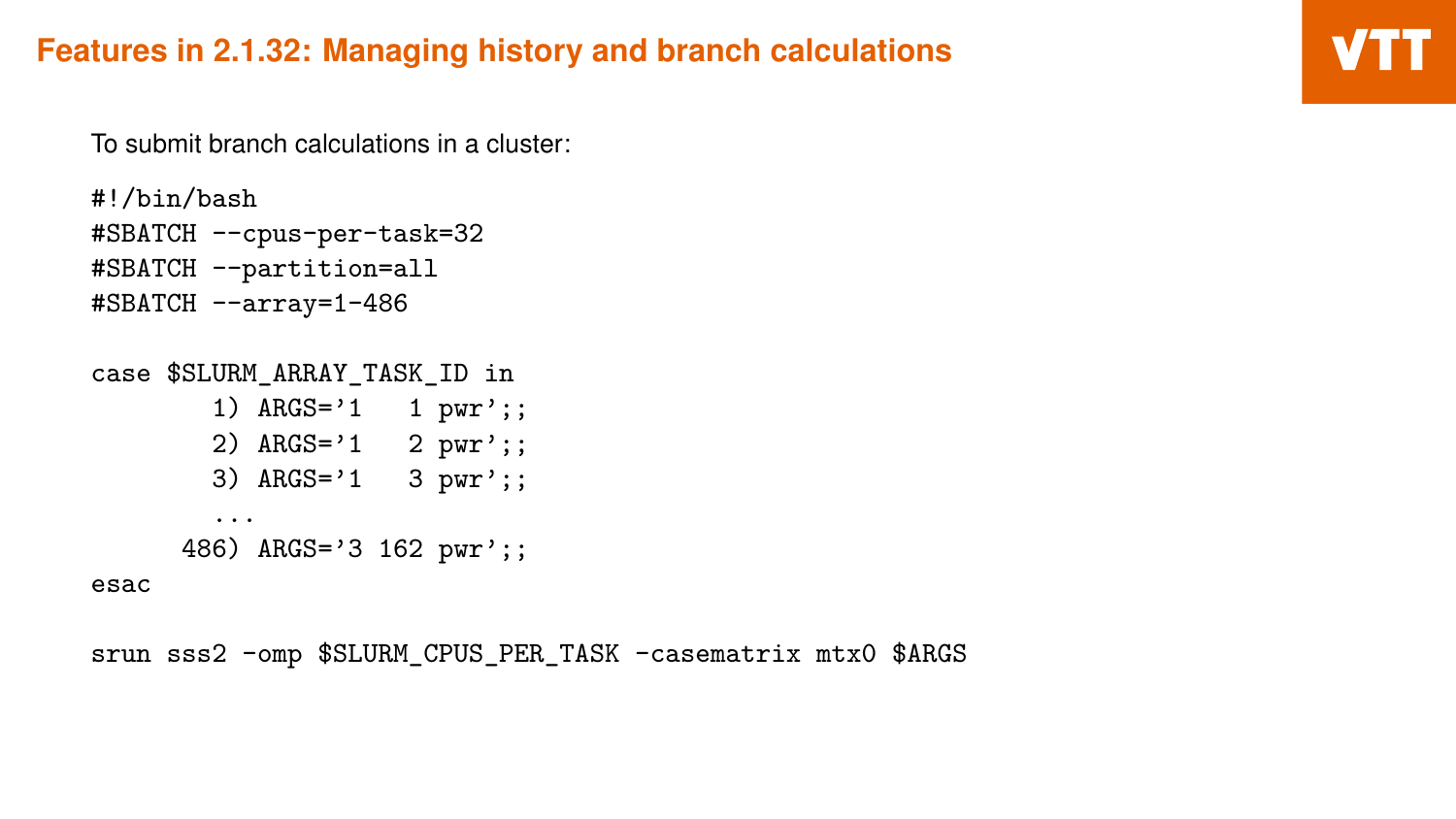Infinite-lattice calculations (e.g. group constant generation) are subject to a fundamental problem:

- $\triangleright$  When the assembly is surrounded by an infinite lattice of identical copies, the system can be far from critical.
- $\triangleright$  The *k*-eigenvalue criticality source simulation forces the system to criticality by adjusting the fission nubar.
- $\triangleright$  This creates a bias in the solution, which is also reflected in the homogenized group constants.

The conventional approach for deterministic codes is to apply a leakage correction:

 $\triangleright$  Solution of a multi-group FM-equation for critical buckling:

$$
\Sigma_{t,g}\phi_g + D_g B^2 \phi_g = \chi_g + \sum_{g'} \Sigma^0_{s,g' \to g} \phi_g \tag{1}
$$

 $\triangleright$  Use critical multi-group spectrum to collapse multi-group data to few-group structure.

Similar approach is available in Serpent ( $set_{\text{tum}}$ ) option for calculating group constants in the critical spectrum.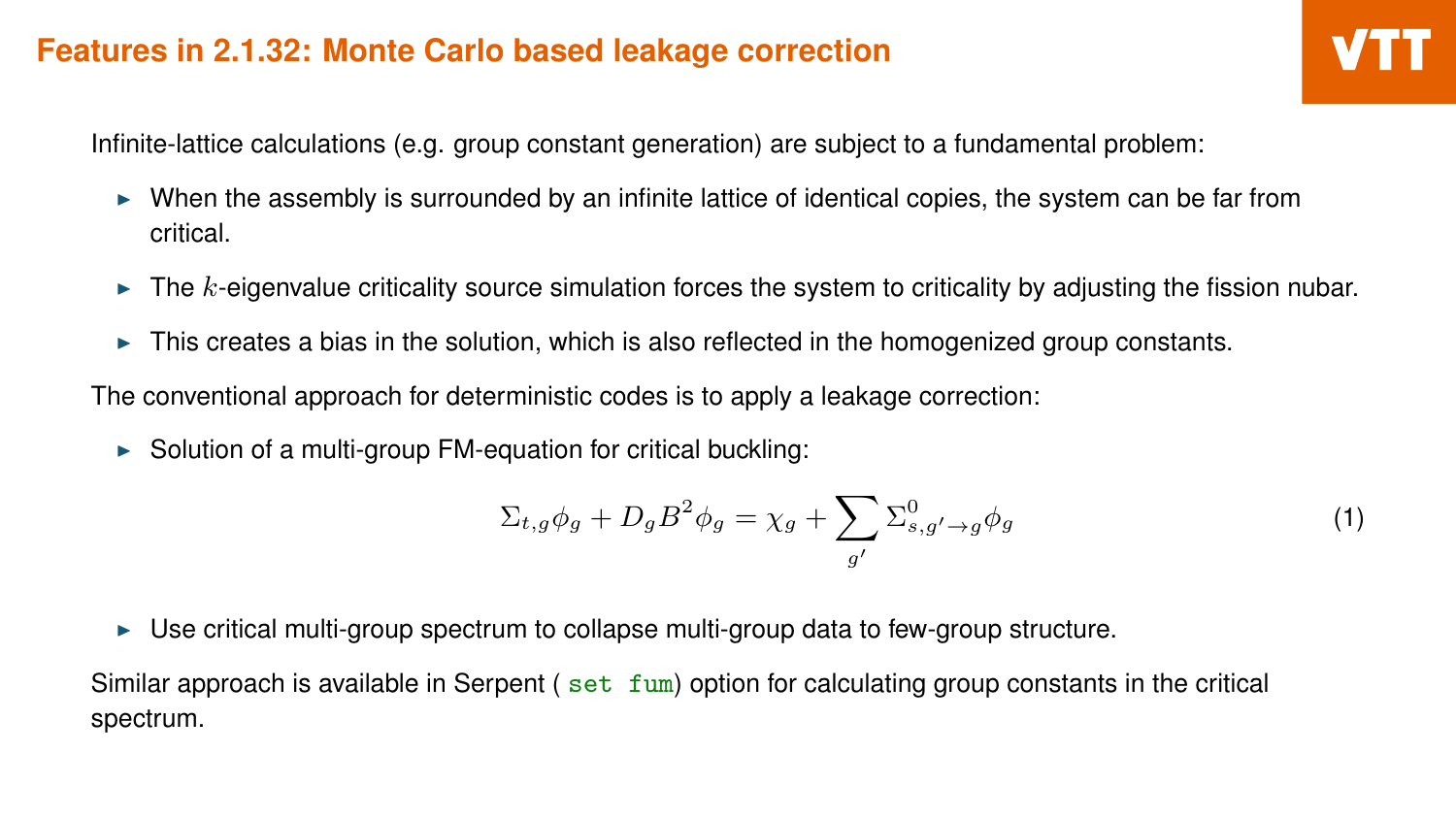Alternative Monte Carlo based approach:

 $\blacktriangleright$  Interpret the buckling-term in:

$$
\Sigma_{t,g}\phi_g + D_g B^2 \phi_g = \chi_g + \sum_{g'} \Sigma_{s,g'\to g}^0 \phi_g
$$

as a cross section:

$$
\Sigma_L(E) = D(E)|B^2| \tag{2}
$$

that corresponds to an additional loss  $(B^2>0)$  or production  $(B^2< 0)$  reaction.

► The multi-group diffusion coefficient  $D_g \approx D(E)$  is obtained using the CMM method, and the value of  $B^2$ is iterated to achieve criticality.

Advantages:

- FM equation is solved using continuous energy Monte Carlo (albeit using a multi-group evaluation for the leakage cross section).
- The leakage correction is applied to everything, including transmutation cross sections used for burnup calculation.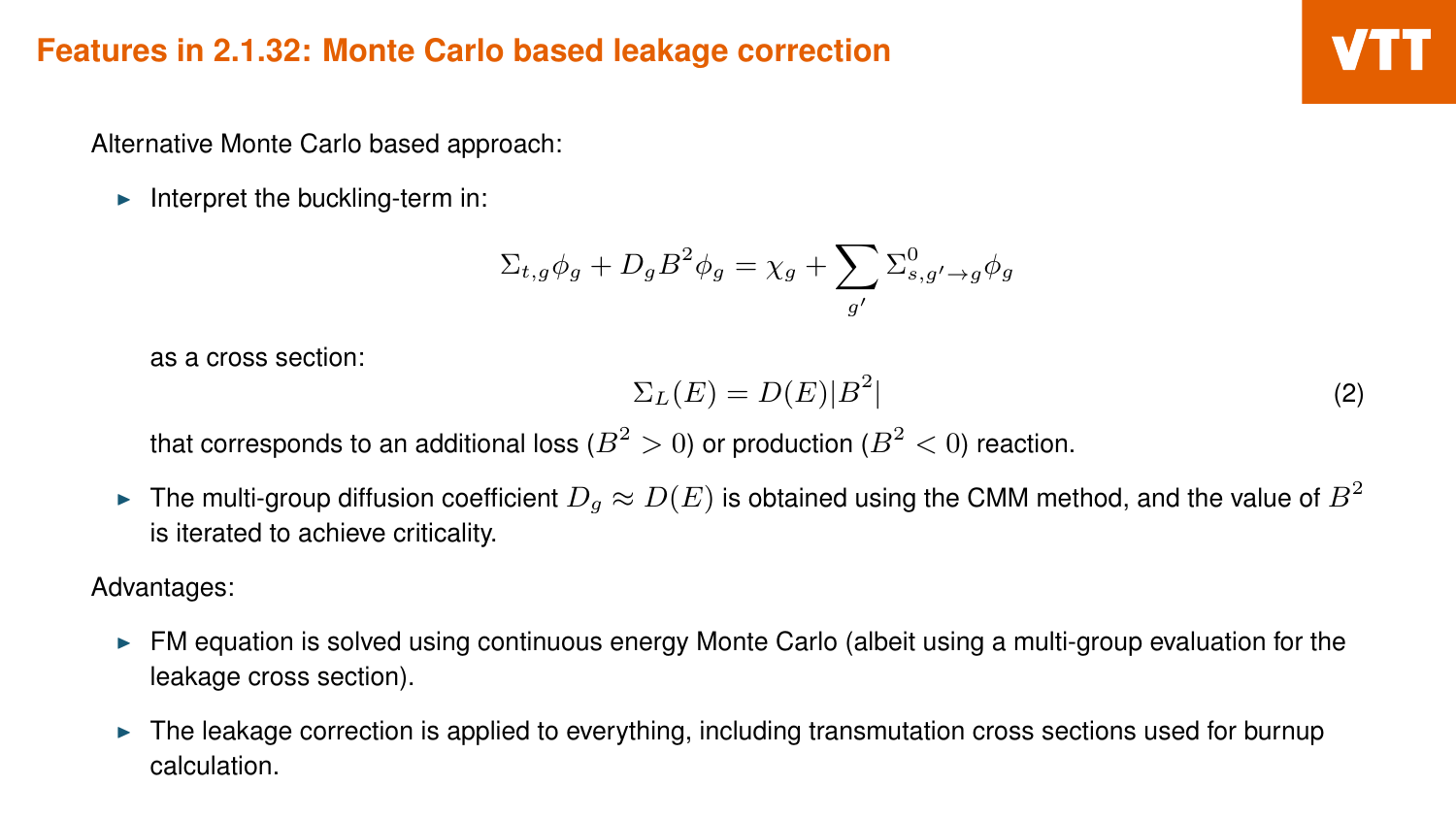|                   | <b>B00</b> | Y00        | Y12             | Y16              | <b>R00</b>    |
|-------------------|------------|------------|-----------------|------------------|---------------|
| $k_{\infty}$ ref. | 1.14255    | 1.05583    | 0.94436         | 0.91536          | 0.90992       |
| $B^2$ ref.        | 2.4145F-03 | 9.5698F-04 | $-9.7421F - 04$ | $-1.4919F - 0.3$ | $-1.5825F-03$ |
| $B^2$ MC-PRF      | 2.3834F-03 | 9.4839F-04 | $-9.6870F - 04$ | $-1.4885F - 0.3$ | -1.5765E-03   |
| $B^2$ MC-OTF      | 2.4534F-03 | 9.5963F-04 | $-9.6861F - 04$ | $-1.4915F - 0.3$ | -1.5757E-03   |

Test case: BEAVRS benchmark<sup>5</sup> assembly calculations, comparison of critical bucklings.

<sup>5</sup> N. Horelik and B. Herman. "*Benchmark for Evaluation and Validation of Reactor Simulations.*". MIT Computational Reactor Physics Group. 2012.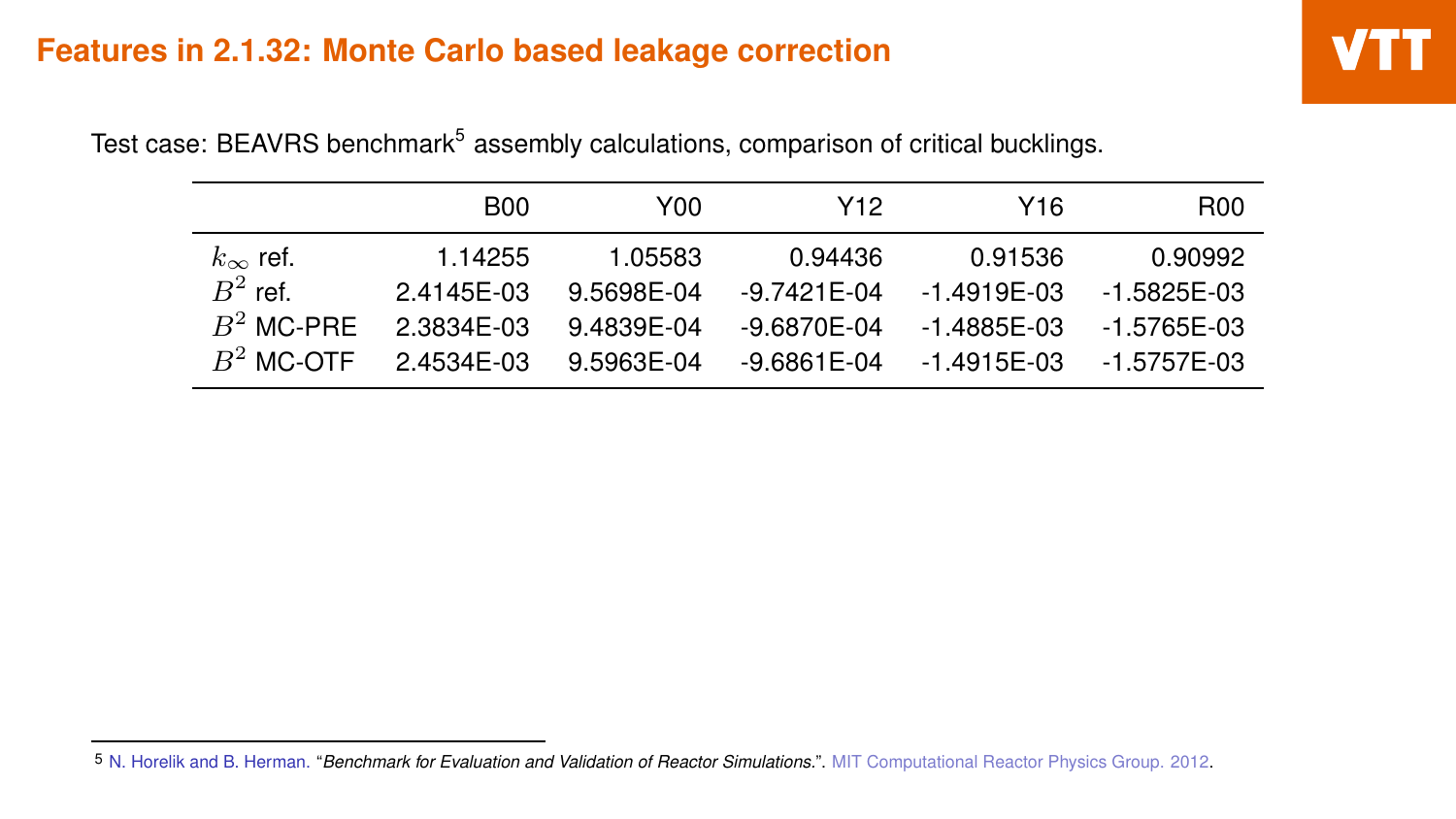



Fast (**left**) and thermal (**right**) capture cross section evaluated by the different approaches.